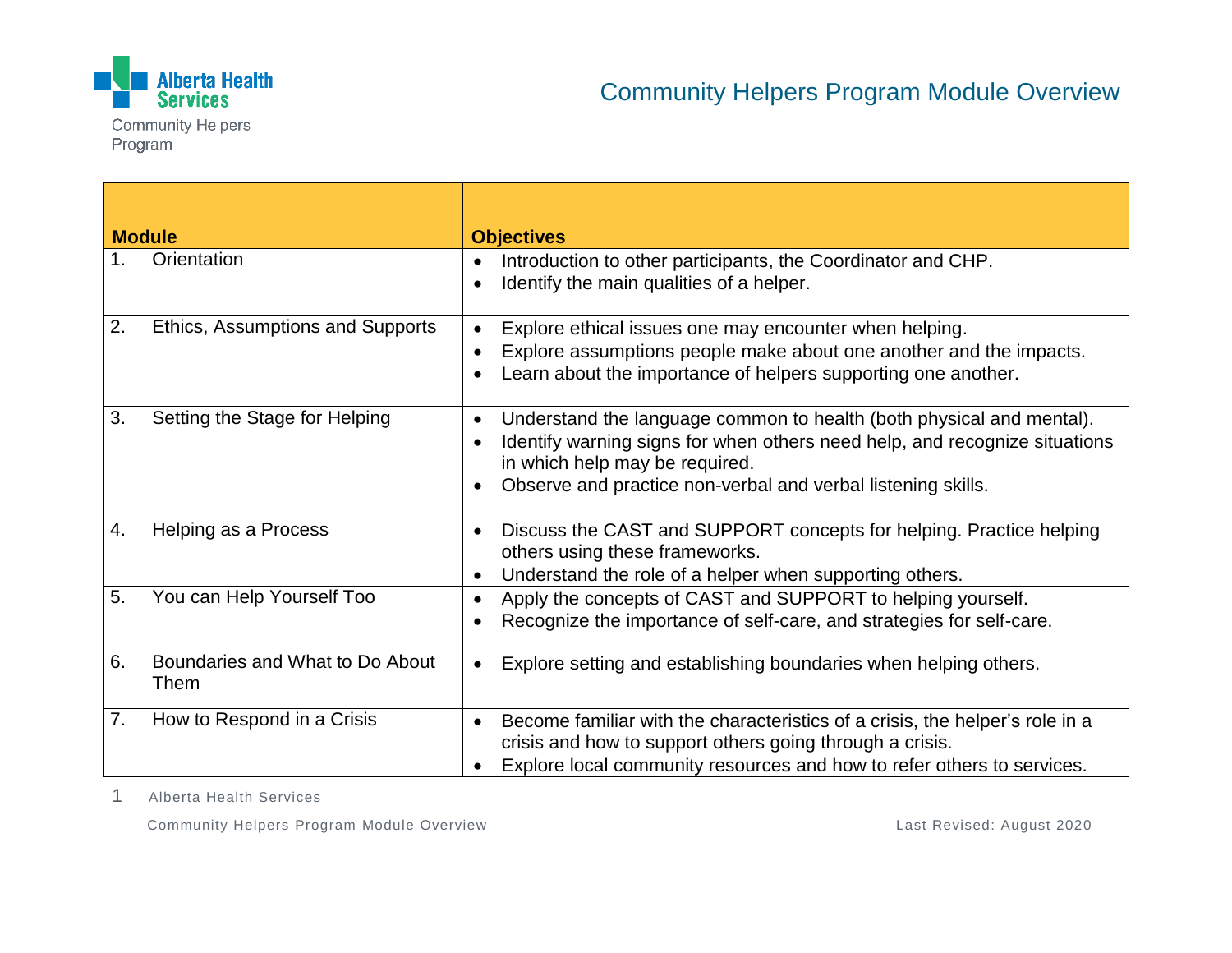

**Community Helpers** Program

| 8.  | <b>Mental Health Awareness</b>                                                                    | Explore the concepts of mental health and mental illness.<br>$\bullet$<br>Determine how to respond in a crisis situation in which someone may be<br>experiencing a mental health concern or acute symptoms of a mental<br>illness.                   |
|-----|---------------------------------------------------------------------------------------------------|------------------------------------------------------------------------------------------------------------------------------------------------------------------------------------------------------------------------------------------------------|
| 9.  | <b>Understanding Suicide</b>                                                                      | Discuss suicide myths, facts and emotions.<br>$\bullet$<br>Recognize the signs and symptoms of suicide, how to support someone<br>$\bullet$<br>thinking about suicide, and where to refer.                                                           |
| 10. | <b>Stress and Coping</b>                                                                          | Explore stress, and how to help manage stress.<br>٠<br>Develop and discuss ways to help others manage and cope with their<br>stress.                                                                                                                 |
|     | 11. Self-Esteem, Self-Image and Social<br>Media                                                   | Explore self-esteem and self-image in relation to mental health.<br>$\bullet$<br>Learn about social media and other influences on self-perceptions and<br>$\bullet$<br>help friends manage factors that influence self-esteem and self-image.        |
|     | 12. Healthy Relationships and Sexual<br>Health                                                    | Discover characteristics of a healthy friendship and how to create and<br>$\bullet$<br>maintain healthy friendships.<br>Determine characteristics of unhealthy romantic relationships, consent,<br>$\bullet$<br>information on STI's, and resources. |
|     | 13. Sexual Orientation, Gender Identity<br>and Gender Expression Awareness<br>(How to be an Ally) | Understand sexual orientation, gender identity and gender expression.<br>$\bullet$<br>Become aware of LGBTQ2S+ perspectives and ways to be an ally.                                                                                                  |

2 Alberta Health Services

Community Helpers Program Module Overview Last Revised: August 2020